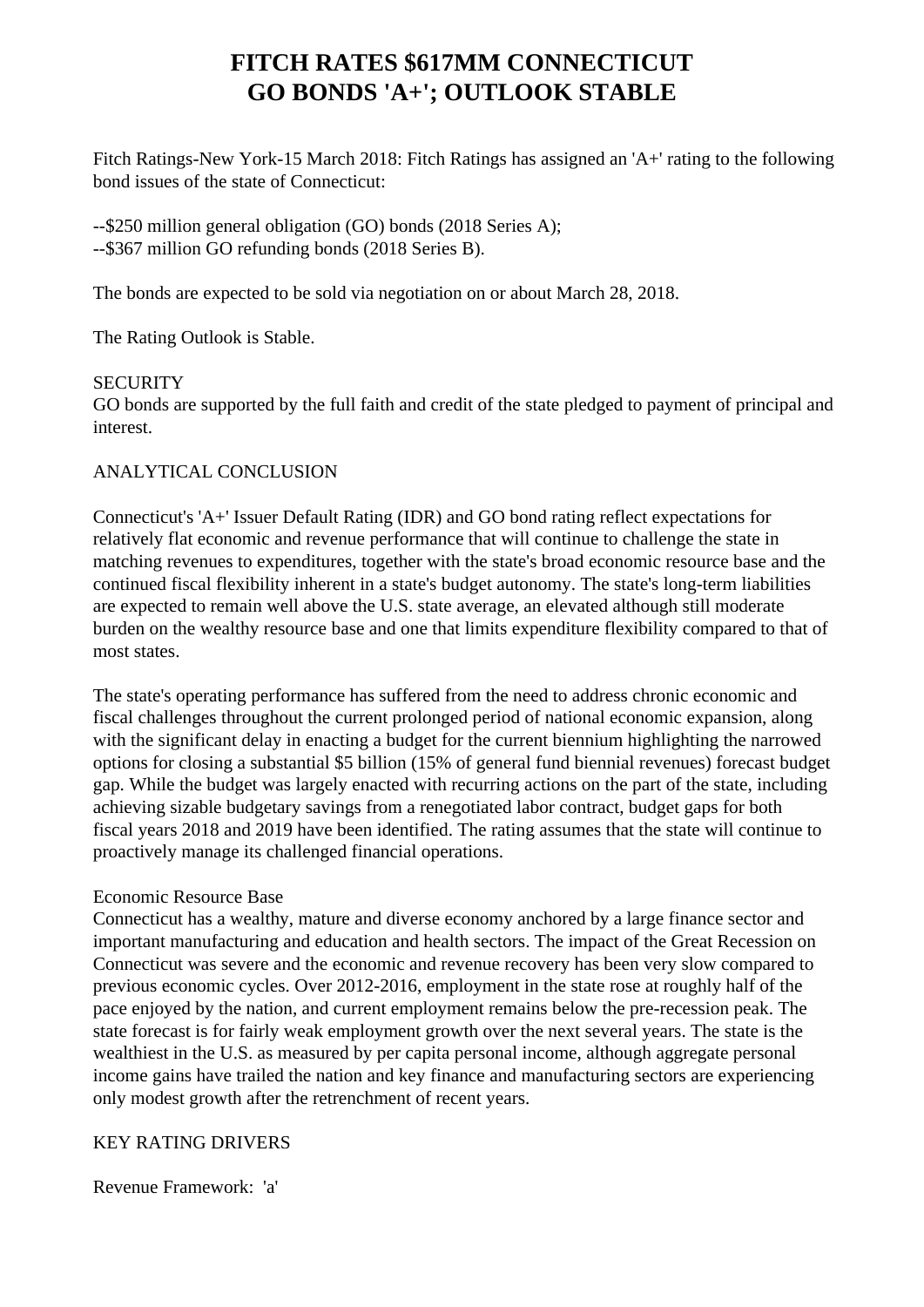Tax revenues are diverse, although the largest tax revenue source, personal income tax (PIT), is subject to considerable cyclicality. Sales, corporate income, transportation and gaming taxes serve to diversify the tax base. Baseline growth of taxes has been marginal, requiring tax policy changes to boost revenues, and modest future economic growth will continue to constrain resources. The state has unlimited legal ability to levy taxes.

# Expenditure Framework: 'aa'

 Connecticut's natural pace of spending growth is expected to be higher than that of revenues given projections for weak growth in revenues. The state has consistently demonstrated the ability to cover its comparatively high fixed costs, including making full actuarial contributions to pensions, and benefits from the large degree of budget autonomy common to states.

# Long-Term Liability Burden: 'a'

 The burden of debt and unfunded pension liabilities in relation to resources is elevated and among the highest for a U.S. state but still considered moderate. Net tax-supported debt consists primarily of GO and transportation borrowings, with much of GO borrowing undertaken on behalf of local schools. Unfunded pensions are more significant, with recent reforms providing budgetary savings but raising the unfunded liability.

## Operating Performance: 'a'

 Gap-closing capacity remains strong but its robustness has been reduced by the state's modest economic growth during the current national economic expansion and the resulting repeated need for gap-closing actions. Reserve balances are low and the state has continued to increase taxes and cut spending throughout the expansion, reducing its means to tackle future cyclical budgetary challenges, while out-year budget gaps remain an issue to be addressed. Under current law, windfall revenue received in fiscal 2018 related to federal tax law is deposited to the state's budget reserve fund (BRF) and will improve balances, unless offsetting action is taken by the state. Frequent revenue re-forecasting allows the state to identify revenue underperformance and quickly implement corrective actions.

#### RATING SENSITIVITIES

 MAINTAINING FISCAL RESILIENCE: The rating is sensitive to the state's ability to rebalance financial operations to its current economic profile in a manner consistent with the current rating level.

# CREDIT PROFILE

 Connecticut has a diverse, mature and wealthy economic base, with flat to modestly declining population trends and an aging demographic profile. In contrast to past economic expansions, the state's performance in the current expansion has been unusually slow and uncertain. The state projects positive medium-term economic growth but at rates below the nation's.

 Employment gains through much of the recovery have been well below national averages and slower than past recoveries; through January 2018, the state regained 80% of jobs lost in the Great Recession compared to a national average of 209%. Rates of recovery have also varied across the state's larger metropolitan regions, ranging from robust gains in the New Haven region to only modest gains in areas like Waterbury. The finance sector, with important banking and investment activity in the southwestern part of the state and insurance activity in Hartford, saw sizable employment losses through the recession and well into the recovery. These areas have now almost fully recovered employment lost in the recession.

 The state's large and sophisticated manufacturing sector has seen relatively flat employment since steep recessionary losses ended, although important defense-related manufacturing anchors the sector and may bring future gains. Tourism has grown in importance over time, but prospects for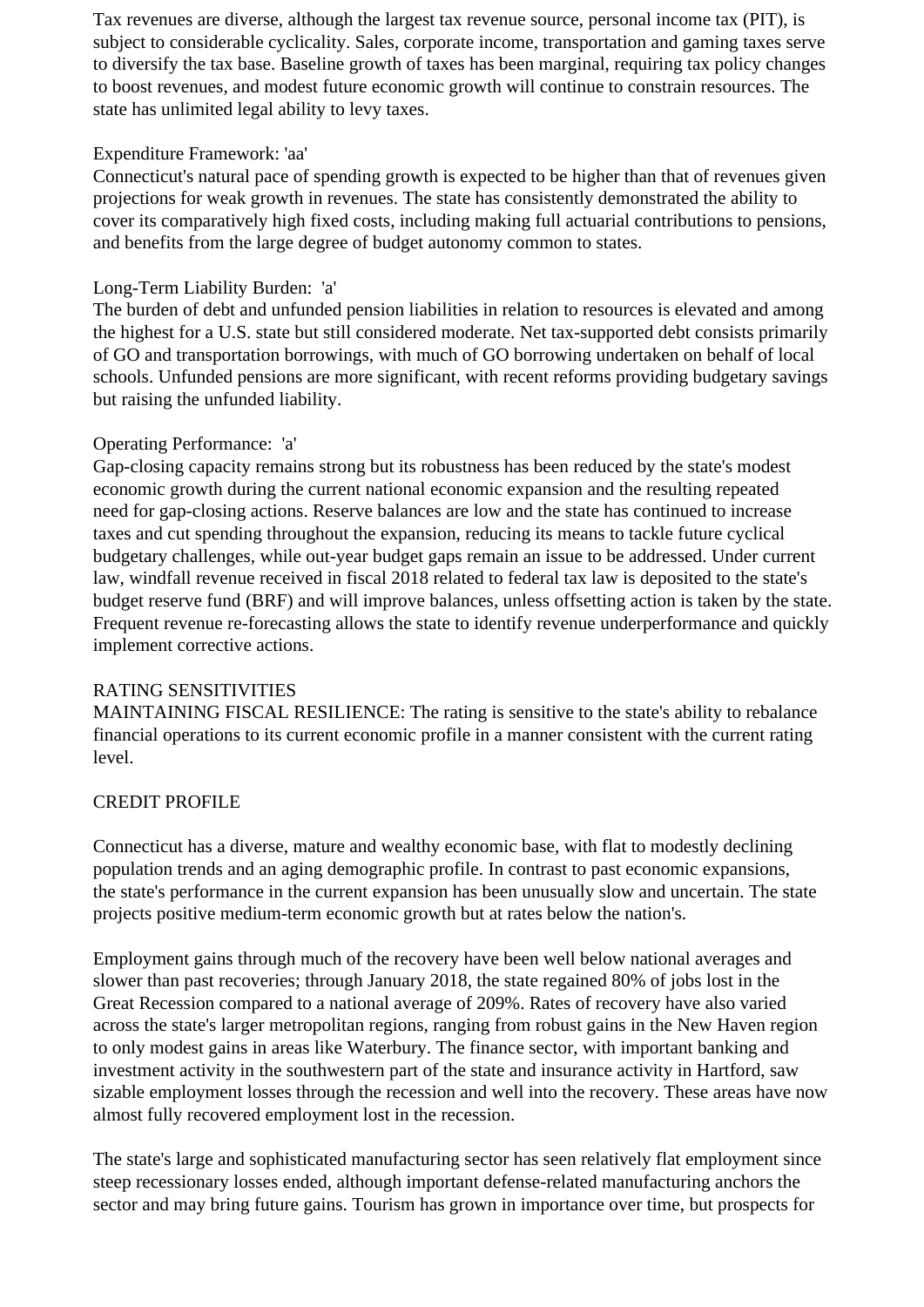the state's gaming resorts are more uncertain given rising competition in neighboring states. The opening of a state-approved third tribal casino, which could stem revenue losses to venues outside the state, has been subject to delays. The state's unemployment rate has historically run below the U.S. rate, but has exceeded the nation since 2012. Personal income per capita ranks highest among the states, at 141% of the national level, and aggregate personal income growth continues, albeit at rates below the nation.

# Revenue Framework

 Tax revenues for general fund needs are diverse, with PIT, corporate income and sales taxes serving as the primary tax sources. PIT receipts, particularly those derived from non-withholding, are particularly important but their volatility has had a negative impact on the state's financial position. The separate transportation fund receives a range of transportation-related receipts as well as resources from the general fund.

 Historical growth in the state's revenues, after adjusting for the estimated impact of tax policy changes, has been well below the pace of national GDP growth, and below inflation, due to contractions in the important financial services sector as well as the maturity of the state's economy. According to the state's January 2018 consensus revenue estimate (CRE), tax policy changes in the enacted budget contribute to a 4.5% boost in revenues in fiscal 2018 from fiscal 2017 although the expected \$18.5 billion in revenue is \$260 million shy of the forecast used to enact the budget. The fiscal 2018 CRE forecast is net \$665 million from a one-time repatriation of oversees hedge fund profits, a direct effect of Section 457A of the Internal Revenue Code passed in 2008 which pushed the estimates and finals component of the PIT over the state's volatility cap and require a transfer to the BRF.

 The revenue forecast used to support the fiscal 2019 budget is also running below expectations, by \$283 million (1.5%), requiring state action to balance. Estimated \$18.6 billion in revenue in fiscal 2019 is forecast to drop by a sharp 6.4% in fiscal 2020 based on current law, as nonrecurring revenue actions fall off, the hospital tax is automatically reduced, and sales tax revenue sharing through the municipal revenue sharing account is restored; these current law measures could be reversed by future legislatures in order to maintain general fund revenues at the higher level.

 The state has unlimited legal ability to raise tax revenues. Tax rate competitiveness is more of a factor in Connecticut than in some other states due to the nature of its taxpayer base, its relatively small size, and its proximity to neighboring states' urban employment centers. Passage of the federal Tax Cut and Jobs Act (TCJA) heightens this concern, as the deduction for state and local taxes was limited in the Act, increasing residents' effective tax burden. As part of the revised fiscal 2019 executive budget proposal, the governor has proposed legislation intended to mitigate the expected negative effects of TCJA on state taxpayers. Recommendations include the creation of a revenue-neutral tax on pass-through entities, offset by a personal income tax credit, and authorization for municipalities to create charitable organizations in support of town services accompanied by a local property tax credit. These measures are expected to be considered by the legislature as it seeks to balance the fiscal 2018 and 2019 budgets.

 Transportation revenues, while statutorily dedicated for transportation needs, have been subject in the past to frequent diversion for general operations. Positive support for a measure that will appear on the November 2018 ballot would amend the state constitution to restrict the state transportation fund solely to transportation purposes.

# Expenditure Framework

 As with many smaller states, Connecticut's scope of spending is very broad, with the state responsible for delivering or funding numerous services normally handled at the local level. Formula funding for local schools and subsidies for higher education highlight the state's role in education, which extends as well to making teacher pension contributions and funding school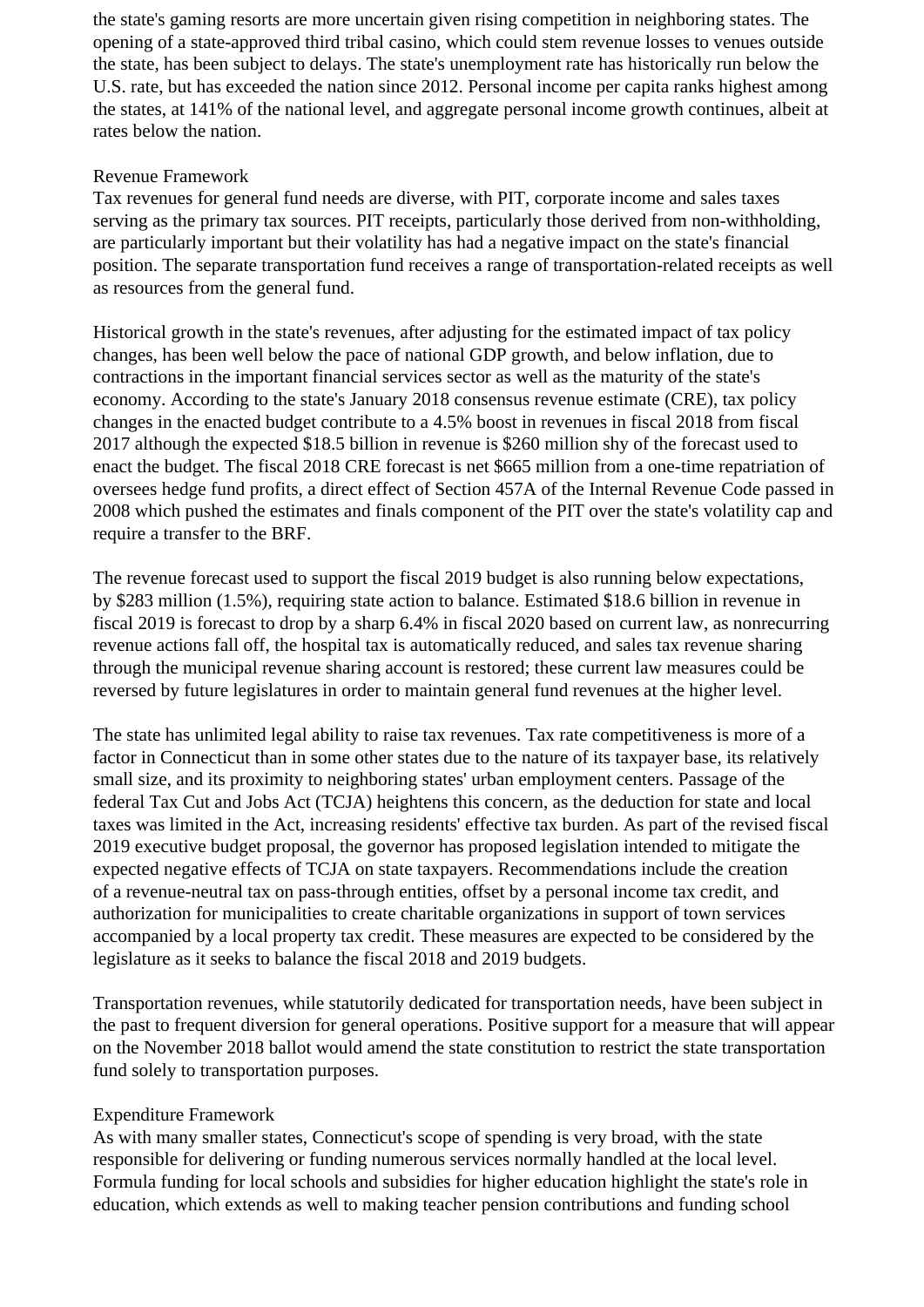capital. Municipal aid is also significant, although previous sharing of sales tax revenue was suspended in the enacted biennial budget. Municipal aid in the current budget is instead funded through a number of targeted grants coming directly from the general fund, including to the financially troubled city of Hartford.

 Fitch expects that spending growth, absent policy actions, will be ahead of comparatively weak natural revenue growth, and require regular budget adjustments to ensure ongoing balance.

 The state retains solid ability to cut spending despite successive budgetary adjustments during the current and last biennia. Statute requires swift response in the event of forecast underperformance, either through rescissions, allotment cuts, or with legislative concurrence, depending on the size of the projected deficit. The state partly addressed a \$5 billion (15% of 2018-2019 baseline revenue) forecast budget gap with savings from a renegotiated contract with the state's employee bargaining agent coalition (SEBAC), providing one of the largest recurring actions. The renegotiated contract included three years of wage freezes followed by two years of increases, healthcare plan revisions, increased state employee retirement system (SERS) pension contributions from employees, a revised cost of living formula for retirees, and a new hybrid defined benefit/defined contribution retirement tier for all new SERS employees. The state estimates savings of \$700 million beginning in fiscal 2018, escalating over time.

 While achieving significant savings, the agreement somewhat reduces the state's operating flexibility, as it extends the length of the existing SEBAC agreement for pension and healthcare benefits from fiscal 2022 to fiscal 2027 and provides layoff protection through June 30, 2021 for existing employees. The wage agreement remains in effect through fiscal 2021. As a result, Fitch believes that absent new revenue initiatives through fiscal 2021, actions to address an unforeseen economic or financial downturn could be limited to programmatic reductions or shifts in municipal aid.

 The state's relatively high carrying costs of over 20% in fiscal 2017 continue to constrain policy options. The metric includes debt service for GO bonds issued for school construction, past deficit borrowing, and conversion to GAAP budgeting, as well as full actuarial contributions toward paying down the state's unfunded pensions. While not included in the enacted budget, the governor's proposal for municipal contributions toward the employer share of teachers' pension costs points to one potential area for future offset to carrying costs. Expected positive impact on the carrying cost metric in future years from pension and employee and retiree health care savings provided in the new SEBAC agreement is partly offset by the state's new commitment to match the 3% employee contribution to the state's OPEB trust fund; this contribution totals \$120 million in fiscal 2018.

 Spending for Medicaid remains a key fiscal challenge for Connecticut, one that is common to all U.S. states, and the nature of the program as well as federal government rules limit the states' options in managing the pace of spending growth. In other major areas of spending such as education, the state is able to more easily adjust the trajectory of growth. Federal action to revise Medicaid's programmatic and financial structure, including a basic restructuring of federal Medicaid funding to a capped amount, remains a possibility. Whether a change in Medicaid funding has consequences for Fitch's assessment of a state's credit quality would depend on the state's fiscal response to those changes. Responses that create long-term structural deficits or increased liability burdens could negatively affect both the expenditure framework assessment and the IDR.

#### Long-Term Liability Burden

 As of Nov. 1, 2017, Connecticut's long-term liability burden for debt and pensions adjusted to a 6% return assumption on pensions, at 27% of 2016 personal income, is amongst the highest for a U.S. state. It remains an elevated but still moderate burden on resources and the state continues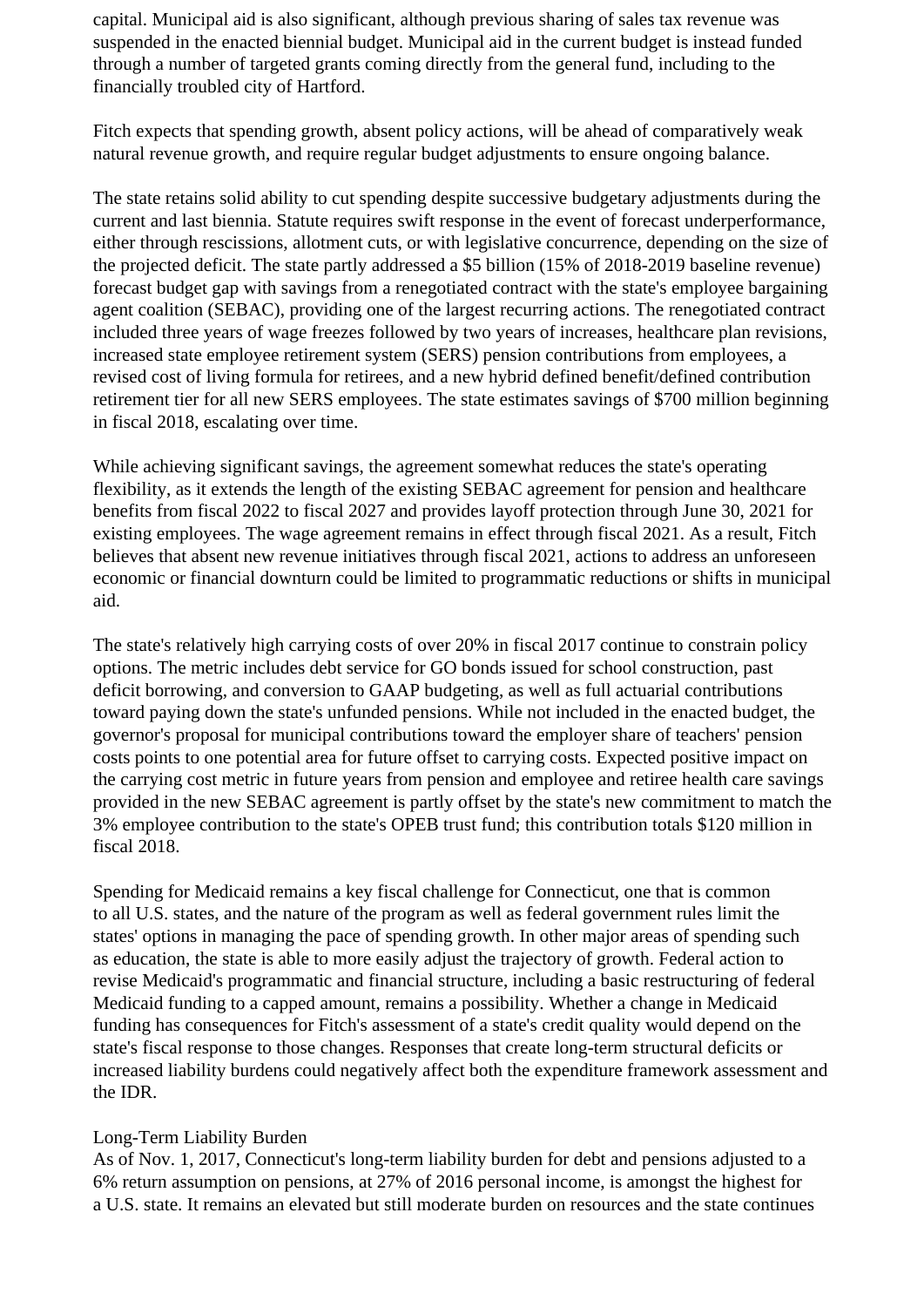to contribute full actuarial contributions to its pensions. Net tax-supported debt alone totals \$24.2 billion, or 10% of 2016 personal income. Over 70% of net tax-supported debt is GO, a large share of which has been issued for local school capital needs. GO borrowing includes \$2.3 billion in pension bonds issued in 2008 to improve the funded ratio of the teachers retirement system (TRS).

 The state may enter into a contract assistance agreement with the city of Hartford, authorized by the 2017 budget act, which would refund outstanding city debt obligations and be secured by deemed-appropriated state payments and its full faith and credit pledge. The size of a potential refunding is currently unknown; the city's outstanding debt is approximately \$540 million.

 Both of the state's two major pension systems, covering SERS and the TRS, have relatively low funded ratios driven by weak contribution practices in the past. Both plans have now received full annual actuarial determined contributions for many years, the TRS under a covenant linked to the GO pension bonds. A December 2016 memorandum of understanding for SERS shifted to the more conservative entry-age cost method for calculating contributions, extended the state's closed amortization period, and lowered the return assumption to 6.9%. These actions, which produced budgetary savings, resulted in raising the liability to reflect a far more realistic return assumption while lowering the risk that future investment loss could lead to a spike in contributions.

 As part of the fiscal 2019 mid-biennial executive budget proposal, the governor has recommended similar modifications for TRS including reducing the investment return assumption below 7%, from the current 8%, and extending the amortization period for the unfunded liability. The state estimates that the changes would reduce the currently expected actuarially determined contribution while mitigating the budgetary risk that a future market downturn could pose if the state maintains the current closed amortization period; under these requirements, the state would eliminate the bulk of the teachers' retirement fund's unfunded liability by fiscal 2032. GO bonds issued in 2008 for TRS require the state to make full actuarial contributions and may preclude extensive changes to TRS funding practices while outstanding.

 The 2017 SEBAC agreement increased employee pension contributions for all existing SERS members, revised the COLA formula and timing for post-2022 SERS retirees, and created a new hybrid defined benefit/defined contribution retirement tier for all new SERS employees. In conjunction with agreed-to wage freezes, the modifications provided for modest improvement in SERS's funded ratio. The agreement also provided significant savings through revisions to the healthcare plan design and premium cost-sharing arrangement for current employees. The state's healthcare actuary estimates a reduction in the OPEB liability from \$20.9 billion projected as of June 30, 2017 to \$17.4 billion as a result of the agreement.

#### Operating Performance

 Fitch views Connecticut as having still strong gap-closing capacity, but this capacity has been reduced in recent biennia due to the state's comparatively weak economic and revenue performance. Expenditure and revenue actions, particularly expenditure cuts, remain the state's primary sources of financial resilience given limited reserve funding since the Great Recession, although the statutorily required \$665 million deposit to the BRF related to the one-time repatriation of hedge fund managers' overseas profits in 2017 could boost the BRF to a more substantial 4.8% of fiscal 2018 net revenues from 1.2% in fiscal 2017. The deposit is required under a new volatility cap included in the 2018-2019 enacted budget that directs all revenue from estimated and final PIT payments in excess of \$3.15 billion to the BRF. If the BRF reaches a balance of 15% of net general fund appropriations, no additional deposits are required.

 Notwithstanding this provision, funds continue to be available from the BRF to cure a prior fiscal year deficit or if estimated general fund revenues decline by 1% or more from the forecast used to enact the budget. Future legislation can also assign surplus balances to other uses. Consequently,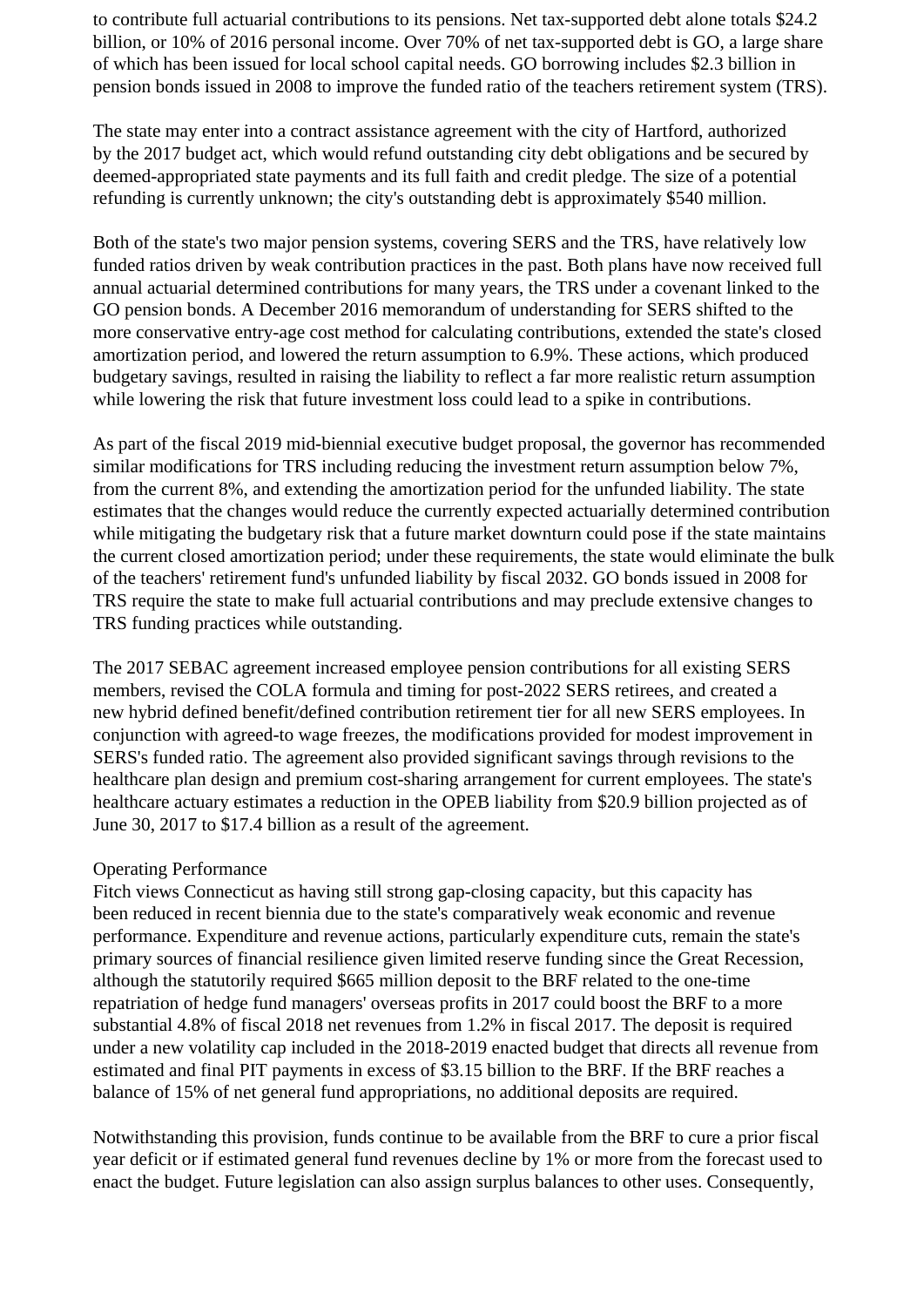the state could tap the BRF as part of its actions to close the identified budget gap in fiscal 2018, resulting in an uncertain, final balance for the BRF this fiscal year.

 Draws on the BRF balance have been used to close ending deficits of \$113 million in fiscal 2015, \$170 million in fiscal 2016, and \$23 million in fiscal 2017. The draw in fiscal 2017 was much less than forecast, as the state implemented across-the-board personnel savings, reduced municipal and education funding, and reduced sales and use tax transfers to locals to address a May 2017 forecast budget gap of \$390 million. The \$213 million fiscal 2017 BRF balance was well below the nearly \$1.4 billion peak in fiscal 2009.

 Recent budgetary challenges have been driven by revenue underperformance, particularly in the non-withholding component of PIT collections, although the state took extensive administrative and legislative actions first to narrow the gaps before relying on reserves. Fitch believes tax rate increases adopted in recent biennial budgets, together with the passage of the TCJA, could make future revenue initiatives more challenging. Financial resilience is supported by multiple revenue monitoring mechanisms, including consensus forecasting, and disciplined mechanisms to respond to identified budgetary weakness.

 Despite the challenges posed by its slow recovery from the Great Recession, the state's fiscal management has generally improved in recent biennia, with a greater reliance on structural solutions and continued full actuarial pension contributions. Fitch also recognizes the intent of the state to bolster balances in the BRF and remove some of the cyclicality of PIT collections from the general fund. Nonetheless, expirations on taxes, the restoration of sales tax municipal revenue sharing and the continued deferral of contractually agreed-upon appropriations to correct a longstanding GAAP deficit will weigh on the state in future years. Appropriations to amortize the GAAP deficit were pledged in a 2014 bond issue whereby the state covenanted to amortize this deficit, now at \$680 million, by fiscal 2028.

#### Current Financial Operations

 The enacted 2018-2019 general fund biennial budget provided for \$18.7 billion in appropriations for fiscal 2018 and \$18.8 billion for fiscal 2019. The fiscal 2018 budget funds growth of 5.4% from fiscal 2017. The enacted budget was based on a revenue growth forecast of 5.9% in fiscal 2018 and 0.9% in fiscal 2019 that incorporates the policy actions discussed above. The state's January 2018 CRE forecast lowered anticipated revenues by \$277 million to incorporate PIT and sales tax reallocations and shortfalls and a large decline in federal grants. Incorporating prior state balances and updated revenues and expenditures, the state's office of policy and management in February 2018 forecast a \$195 million (just over 1%) operating deficit for fiscal 2018.

 The governor has proposed a deficit mitigation plan to eliminate the shortfall that includes tax policy actions, reductions to municipal revenue sharing and spending cuts. The governor has also submitted a mid-biennium status report to the legislature on the enacted budget, reporting on an estimated \$165 million budget gap for fiscal 2019 and proposing revenue enhancements and appropriation adjustments to close the gap. The legislature is considering these proposals, together with the governor's deficit mitigation plan for fiscal 2018 and several proposed revenue changes for the special transportation fund, in the current session.

 Nonrecurring actions in the enacted budget combined with current law provisions that automatically restore municipal sales tax revenue sharing and reduce the hospital provider tax after this biennium contribute to the legislative Office of Fiscal Analysis projection for out-year general fund budget gaps in fiscal years 2020 through 2022 of \$2.2 billion, \$2.9 billion, and \$3.4 billion, respectively, even assuming continued revenue growth. While noting that some of the automatic actions embedded in current law may prove less controversial to adjust, Fitch believes the state will find it challenging to provide solutions to these gaps.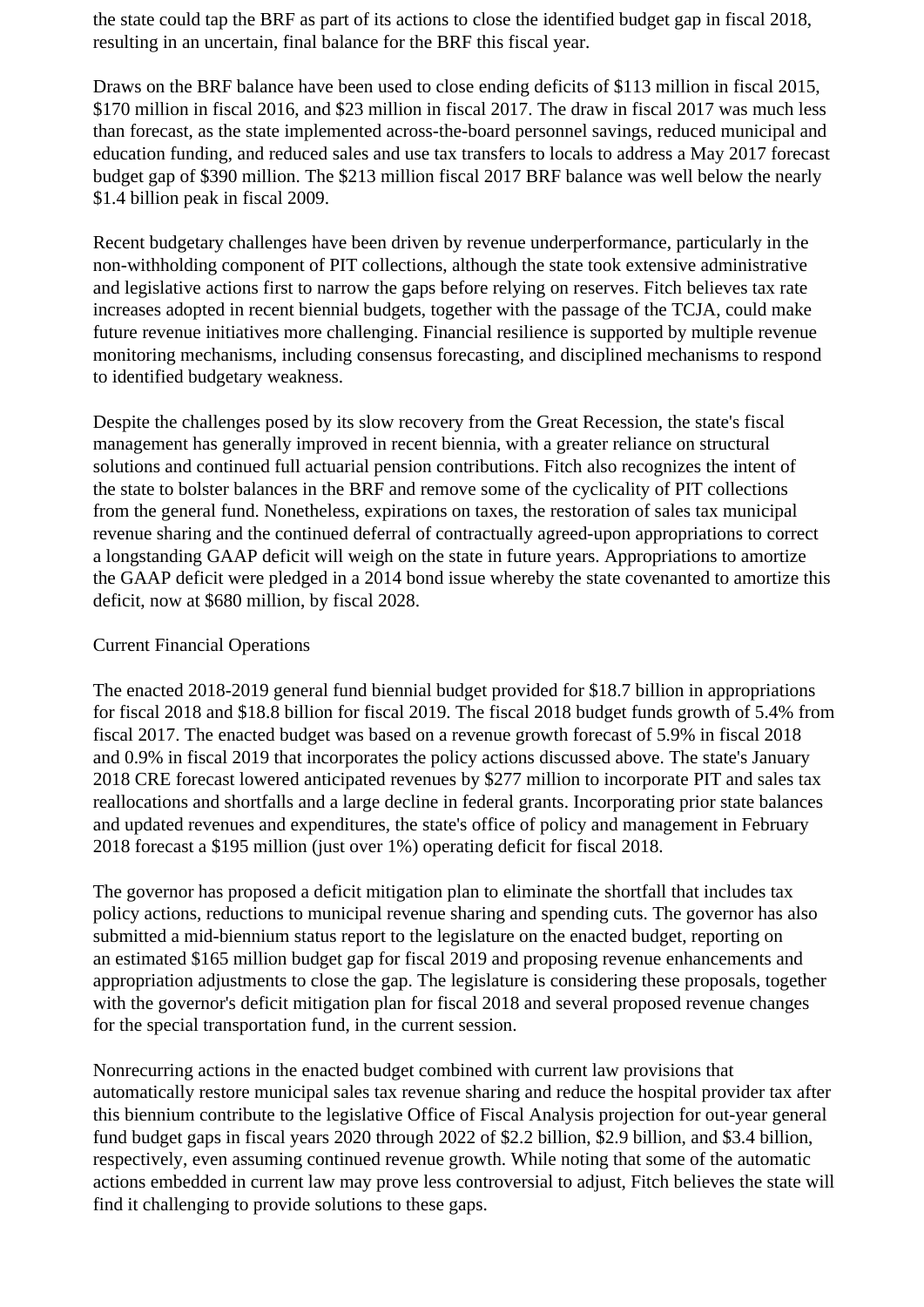Contact:

 Primary Analyst Marcy Block Senior Director +1-212-908-0239 Fitch Ratings, Inc. 33 Whitehall Street New York, NY 10004

 Secondary Analyst Douglas Offerman Senior Director +1-212-908-0889

 Committee Chairperson Laura Porter Managing Director +1-212-908-0575

Date of Relevant Rating Committee: Dec. 5, 2017

 In addition to the sources of information identified in Fitch's applicable criteria specified below, this action was informed by information from Lumesis and InvestorTools.

 Media Relations: Sandro Scenga, New York, Tel: +1 212-908-0278, Email: sandro.scenga@fitchratings.com.

Additional information is available on www.fitchratings.com

 Applicable Criteria U.S. Public Finance Short-Term Debt Rating Criteria (pub. 01 Nov 2017) https://www.fitchratings.com/site/re/905637 U.S. Public Finance Tax-Supported Rating Criteria (pub. 31 May 2017) https://www.fitchratings.com/site/re/898466

ALL FITCH CREDIT RATINGS ARE SUBJECT TO CERTAIN LIMITATIONS AND DISCLAIMERS. PLEASE READ THESE LIMITATIONS AND DISCLAIMERS BY FOLLOWING THIS LINK: HTTPS://WWW.FITCHRATINGS.COM/UNDERSTANDINGCREDITRATINGS. IN ADDITION, RATING DEFINITIONS AND THE TERMS OF USE OF SUCH RATINGS ARE AVAILABLE ON THE AGENCY'S PUBLIC WEB SITE AT WWW.FITCHRATINGS.COM. PUBLISHED RATINGS, CRITERIA, AND METHODOLOGIES ARE AVAILABLE FROM THIS SITE AT ALL TIMES. FITCH'S CODE OF CONDUCT, CONFIDENTIALITY, CONFLICTS OF INTEREST, AFFILIATE FIREWALL, COMPLIANCE, AND OTHER RELEVANT POLICIES AND PROCEDURES ARE ALSO AVAILABLE FROM THE CODE OF CONDUCT SECTION OF THIS SITE. DIRECTORS AND SHAREHOLDERS RELEVANT INTERESTS ARE AVAILABLE AT HTTPS://WWW.FITCHRATINGS.COM/SITE/ REGULATORY. FITCH MAY HAVE PROVIDED ANOTHER PERMISSIBLE SERVICE TO THE RATED ENTITY OR ITS RELATED THIRD PARTIES. DETAILS OF THIS SERVICE FOR RATINGS FOR WHICH THE LEAD ANALYST IS BASED IN AN EU-REGISTERED ENTITY CAN BE FOUND ON THE ENTITY SUMMARY PAGE FOR THIS ISSUER ON THE FITCH WEBSITE.

Copyright © 2018 by Fitch Ratings, Inc., Fitch Ratings Ltd. and its subsidiaries. 33 Whitehall Street, NY, NY 10004. Telephone: 1-800-753-4824, (212) 908-0500. Fax: (212) 480-4435. Reproduction or retransmission in whole or in part is prohibited except by permission. All rights reserved. In issuing and maintaining its ratings and in making other reports (including forecast information), Fitch relies on factual information it receives from issuers and underwriters and from other sources Fitch believes to be credible. Fitch conducts a reasonable investigation of the factual information relied upon by it in accordance with its ratings methodology, and obtains reasonable verification of that information from independent sources, to the extent such sources are available for a given security or in a given jurisdiction. The manner of Fitch's factual investigation and the scope of the third-party verification it obtains will vary depending on the nature of the rated security and its issuer, the requirements and practices in the jurisdiction in which the rated security is offered and sold and/or the issuer is located, the availability and nature of relevant public information, access to the management of the issuer and its advisers, the availability of pre-existing third-party verifications such as audit reports, agreed-upon procedures letters, appraisals, actuarial reports, engineering reports, legal opinions and other reports provided by third parties, the availability of independent and competent third- party verification sources with respect to the particular security or in the particular jurisdiction of the issuer, and a variety of other factors. Users of Fitch's ratings and reports should understand that neither an enhanced factual investigation nor any third-party verification can ensure that all of the information Fitch relies on in connection with a rating or a report will be accurate and complete. Ultimately, the issuer and its advisers are responsible for the accuracy of the information they provide to Fitch and to the market in offering documents and other reports. In issuing its ratings and its reports, Fitch must rely on the